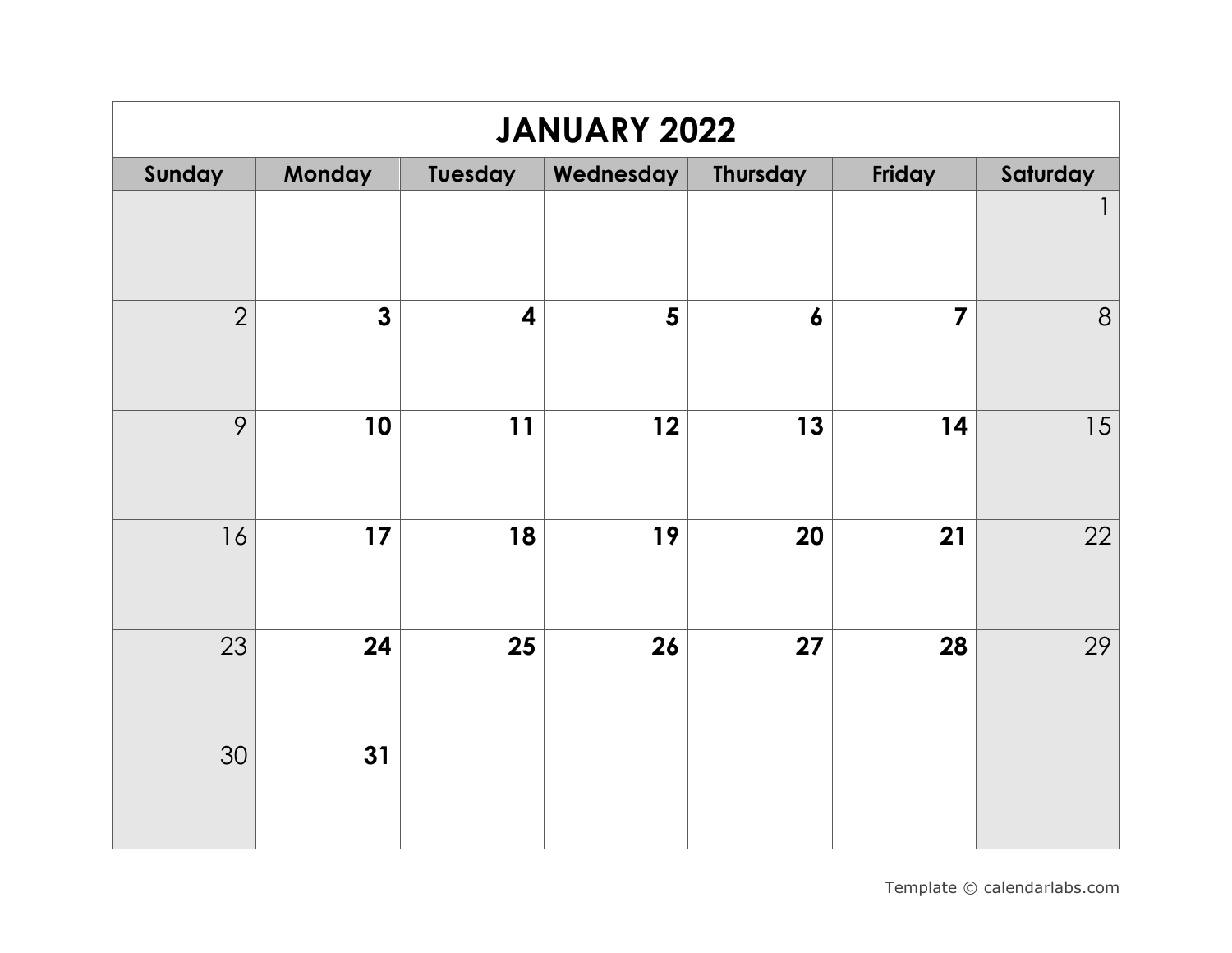| <b>FEBRUARY 2022</b> |                |         |                |                         |                         |          |  |  |  |
|----------------------|----------------|---------|----------------|-------------------------|-------------------------|----------|--|--|--|
| Sunday               | Monday         | Tuesday | Wednesday      | <b>Thursday</b>         | Friday                  | Saturday |  |  |  |
|                      |                | 1       | $\overline{2}$ | $\overline{\mathbf{3}}$ | $\overline{\mathbf{4}}$ | 5        |  |  |  |
| 6                    | $\overline{7}$ | 8       | 9              | 10                      | 11                      | 12       |  |  |  |
| 13                   | 14             | 15      | 16             | 17                      | 18                      | 19       |  |  |  |
| 20                   | 21             | 22      | 23             | 24                      | 25                      | 26       |  |  |  |
| 27                   | 28             |         |                |                         |                         |          |  |  |  |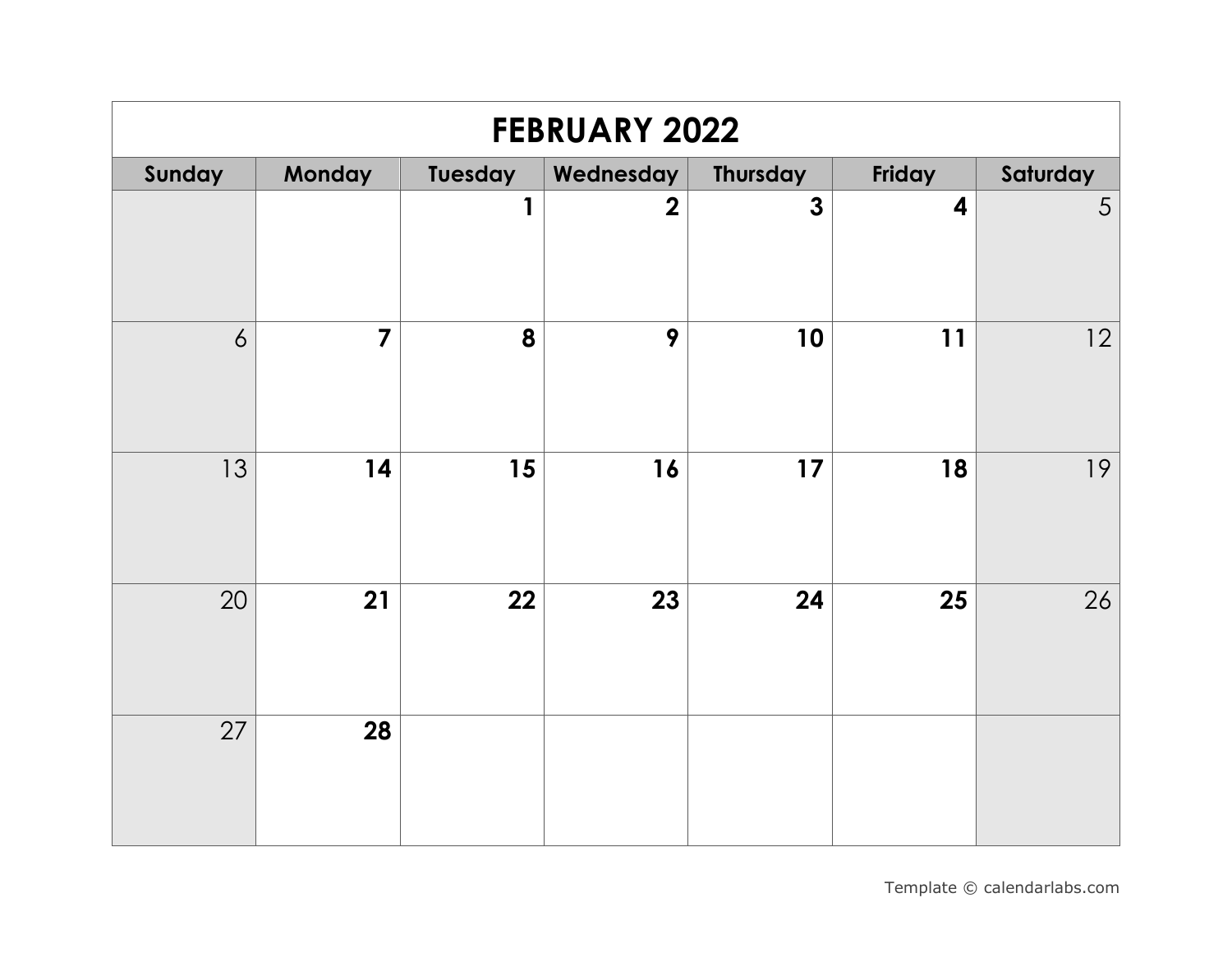| <b>MARCH 2022</b> |                |         |                |                                                   |                         |          |  |  |
|-------------------|----------------|---------|----------------|---------------------------------------------------|-------------------------|----------|--|--|
| Sunday            | Monday         | Tuesday | Wednesday      | Thursday                                          | Friday                  | Saturday |  |  |
|                   |                | 1       | $\overline{2}$ | $\overline{\mathbf{3}}$                           | $\overline{\mathbf{4}}$ | 5        |  |  |
| $\overline{6}$    | $\overline{7}$ | 8       | 9              | 10                                                | 11                      | 12       |  |  |
| 13                | 14             | 15      | 16             | 17<br><b>BPT Training</b><br>at Abney<br>6:30-8pm | 18                      | 19       |  |  |
| 20                | 21             | 22      | 23             | 24                                                | 25                      | 26       |  |  |
| 27                | 28             | 29      | 30             | 31                                                |                         |          |  |  |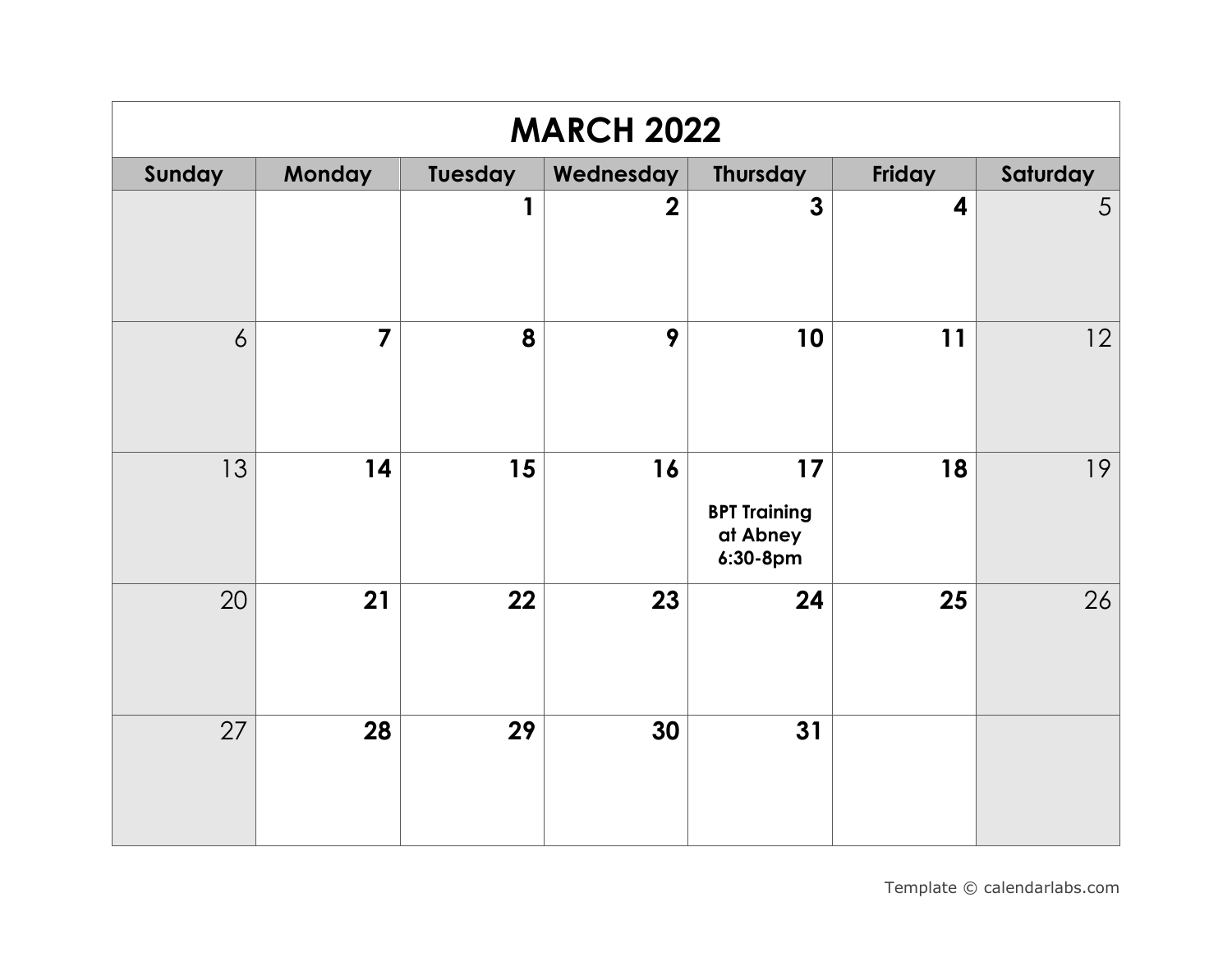| <b>APRIL 2022</b> |                         |                |                  |                         |        |                             |  |  |
|-------------------|-------------------------|----------------|------------------|-------------------------|--------|-----------------------------|--|--|
| Sunday            | <b>Monday</b>           | <b>Tuesday</b> | Wednesday        | <b>Thursday</b>         | Friday | Saturday                    |  |  |
|                   |                         |                |                  |                         | 1      | $\overline{2}$              |  |  |
| 3                 | $\overline{\mathbf{4}}$ | $5\phantom{1}$ | $\boldsymbol{6}$ | $\overline{\mathbf{z}}$ | 8      | 9<br><b>Harris</b>          |  |  |
| 10                | 11                      | 12             | 13               | 14                      | 15     | 16<br><b>New</b><br>Journey |  |  |
| 17                | 18                      | 19             | 20               | 21                      | 22     | 23                          |  |  |
| 24                | 25                      | 26             | 27               | 28                      | 29     | 30                          |  |  |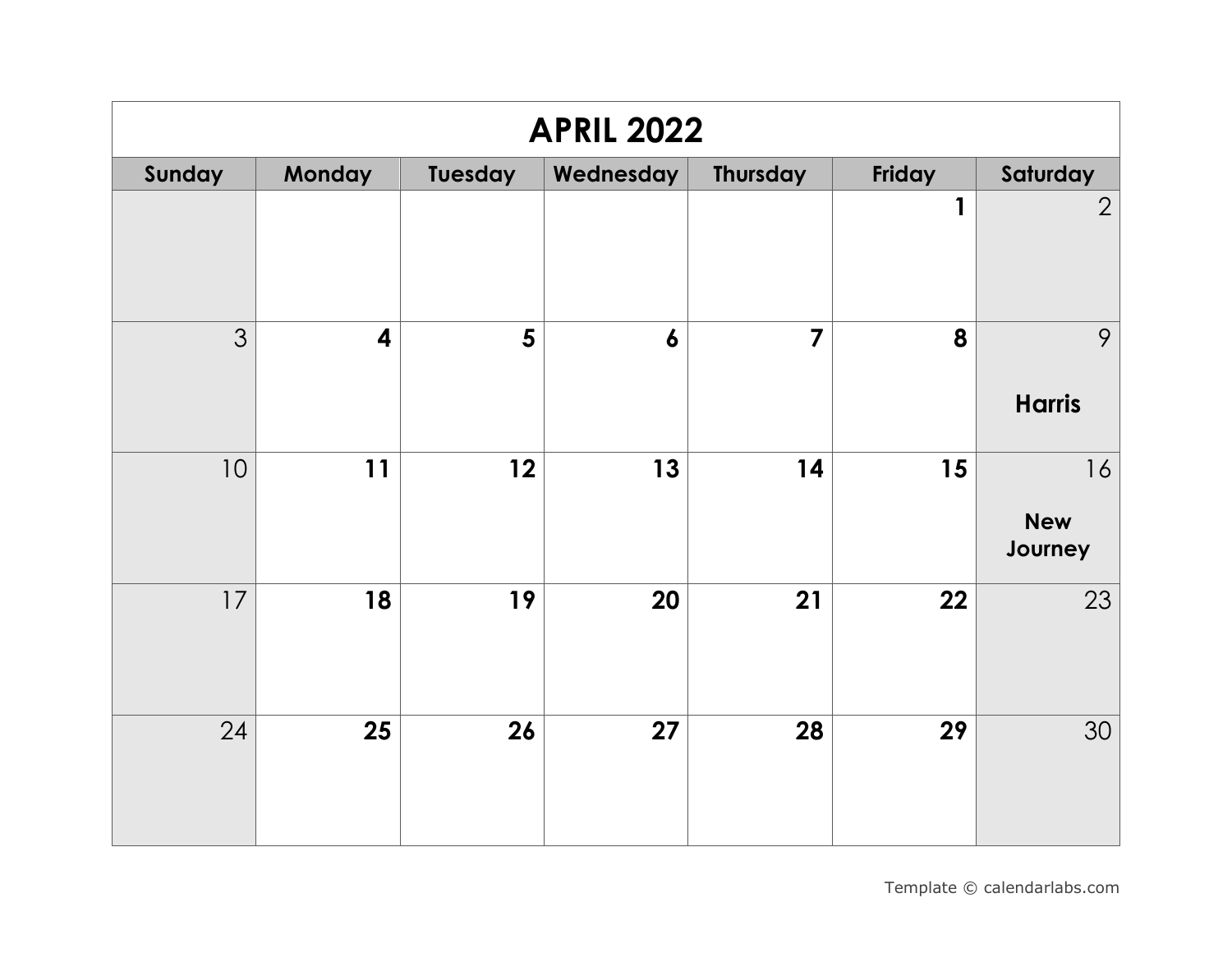| <b>MAY 2022</b> |                |              |           |                 |                  |                |  |  |  |
|-----------------|----------------|--------------|-----------|-----------------|------------------|----------------|--|--|--|
| Sunday          | Monday         | Tuesday      | Wednesday | <b>Thursday</b> | Friday           | Saturday       |  |  |  |
| $\mathbf{1}$    | $\overline{2}$ | $\mathbf{3}$ | 4         | 5               | $\boldsymbol{6}$ | $\overline{7}$ |  |  |  |
| 8               | 9              | 10           | 11        | 12              | 13               | 4              |  |  |  |
| 15              | 16             | 17           | 18        | 19              | 20               | 21             |  |  |  |
| 22              | 23             | 24           | 25        | 26              | 27               | 28             |  |  |  |
| 29              | 30             | 31           |           |                 |                  |                |  |  |  |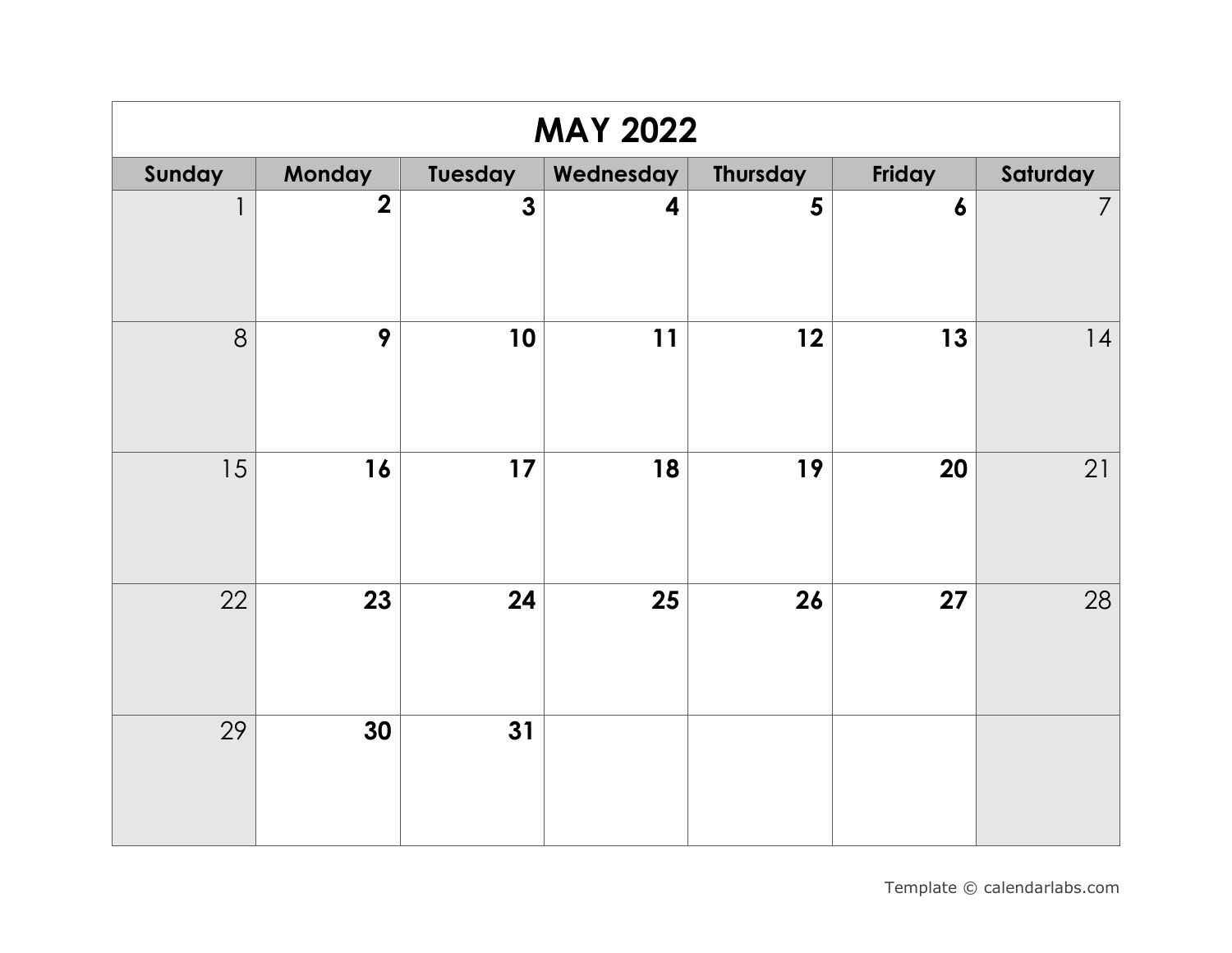| <b>JUNE 2022</b> |                  |                         |           |                                                   |              |                |  |  |  |
|------------------|------------------|-------------------------|-----------|---------------------------------------------------|--------------|----------------|--|--|--|
| Sunday           | Monday           | Tuesday                 | Wednesday | Thursday                                          | Friday       | Saturday       |  |  |  |
|                  |                  |                         | 1         | $\overline{\mathbf{2}}$                           | $\mathbf{3}$ | $\overline{4}$ |  |  |  |
| 5                | $\boldsymbol{6}$ | $\overline{\mathbf{z}}$ | 8         | 9                                                 | 10           | 11             |  |  |  |
| 12               | 13               | 14                      | 15        | 16                                                | 17           | 18             |  |  |  |
| 19               | 20               | 21                      | 22        | 23                                                | 24           | 25             |  |  |  |
| 26               | 27               | 28                      | 29        | 30<br><b>Northside</b><br>Calhoun<br><b>Falls</b> |              |                |  |  |  |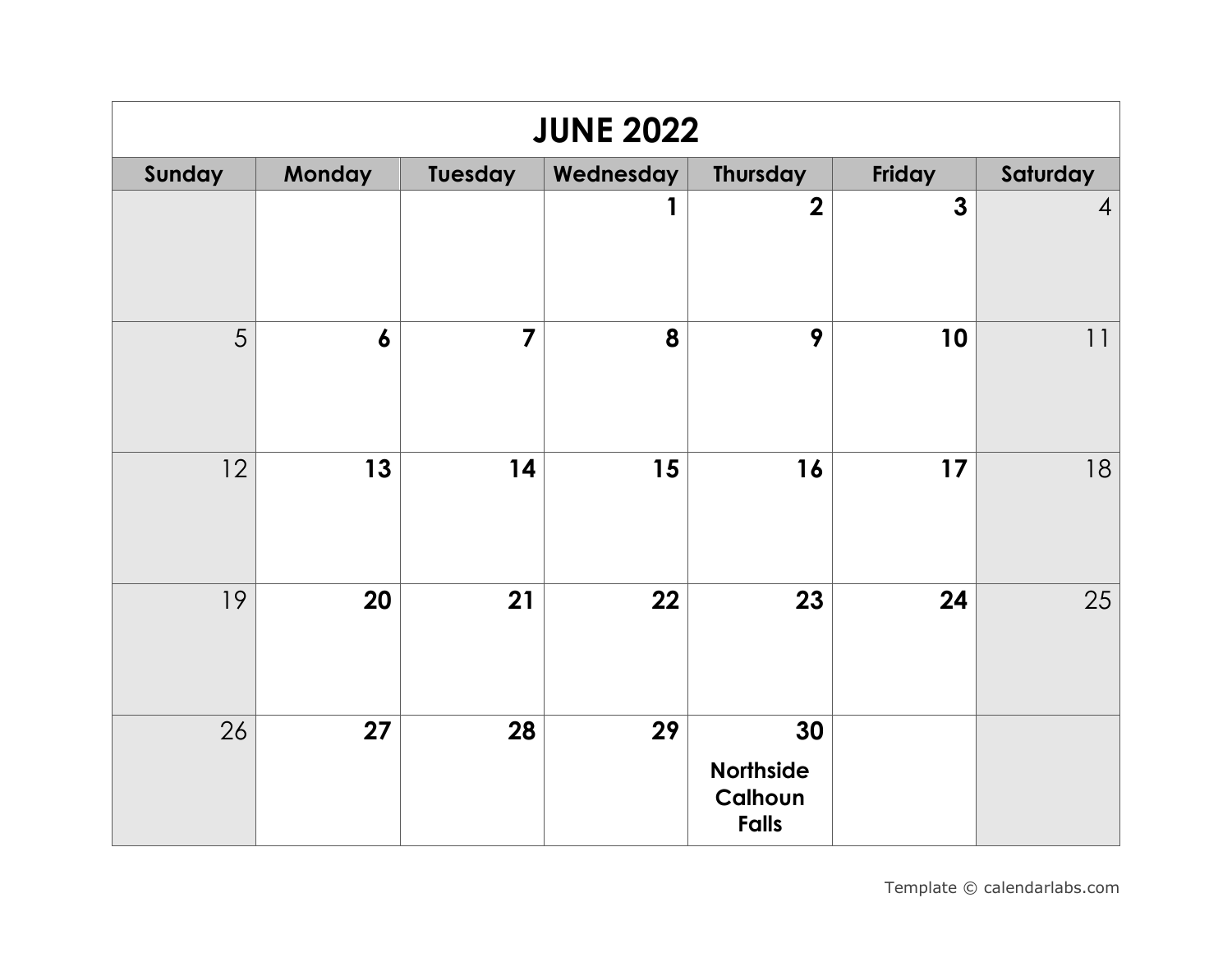| <b>JULY 2022</b> |                         |                |                  |                         |        |                |  |  |  |
|------------------|-------------------------|----------------|------------------|-------------------------|--------|----------------|--|--|--|
| Sunday           | Monday                  | Tuesday        | Wednesday        | <b>Thursday</b>         | Friday | Saturday       |  |  |  |
|                  |                         |                |                  |                         | 1      | $\overline{2}$ |  |  |  |
| 3                | $\overline{\mathbf{4}}$ | $5\phantom{1}$ | $\boldsymbol{6}$ | $\overline{\mathbf{7}}$ | 8      | 9              |  |  |  |
| 10               | 11                      | 12             | 13               | 14                      | 15     | 16             |  |  |  |
| 17               | 18                      | 19             | 20               | 21                      | 22     | 23<br>Calvary  |  |  |  |
| 24               | 25                      | 26             | 27               | 28                      | 29     | 30             |  |  |  |
| 31               |                         |                |                  |                         |        |                |  |  |  |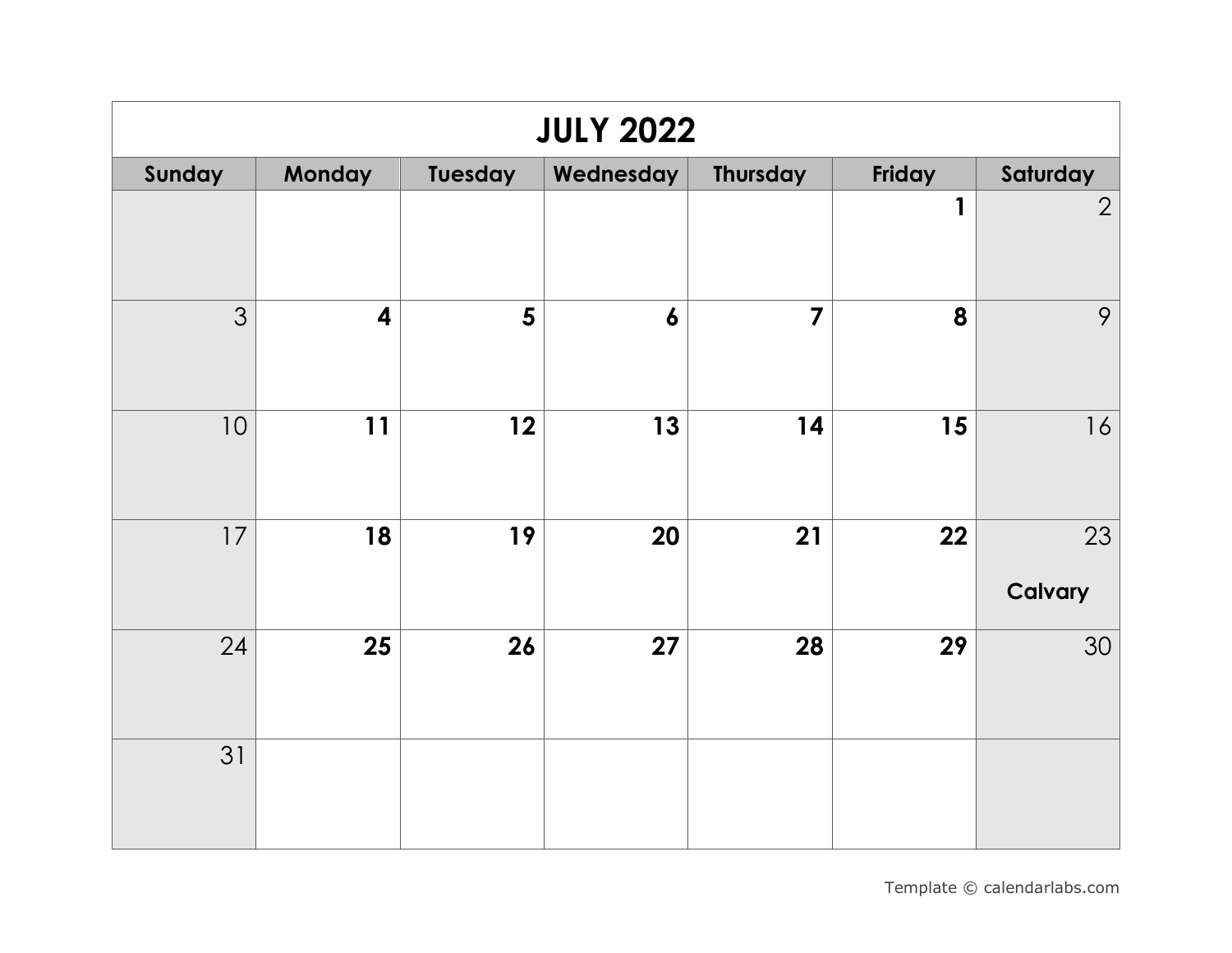| <b>AUGUST 2022</b> |        |                         |              |          |                |                 |  |  |  |
|--------------------|--------|-------------------------|--------------|----------|----------------|-----------------|--|--|--|
| Sunday             | Monday | Tuesday                 | Wednesday    | Thursday | Friday         | Saturday        |  |  |  |
|                    | 1      | $\overline{\mathbf{2}}$ | $\mathbf{3}$ | 4        | $5\phantom{1}$ | $\ddot{\delta}$ |  |  |  |
| $\overline{7}$     | 8      | 9                       | 10           | 11       | 12             | 13              |  |  |  |
| 14                 | 15     | 16                      | 17           | 18       | 19             | 20              |  |  |  |
| 21                 | 22     | 23                      | 24           | 25       | 26             | 27              |  |  |  |
| 28                 | 29     | 30                      | 31           |          |                |                 |  |  |  |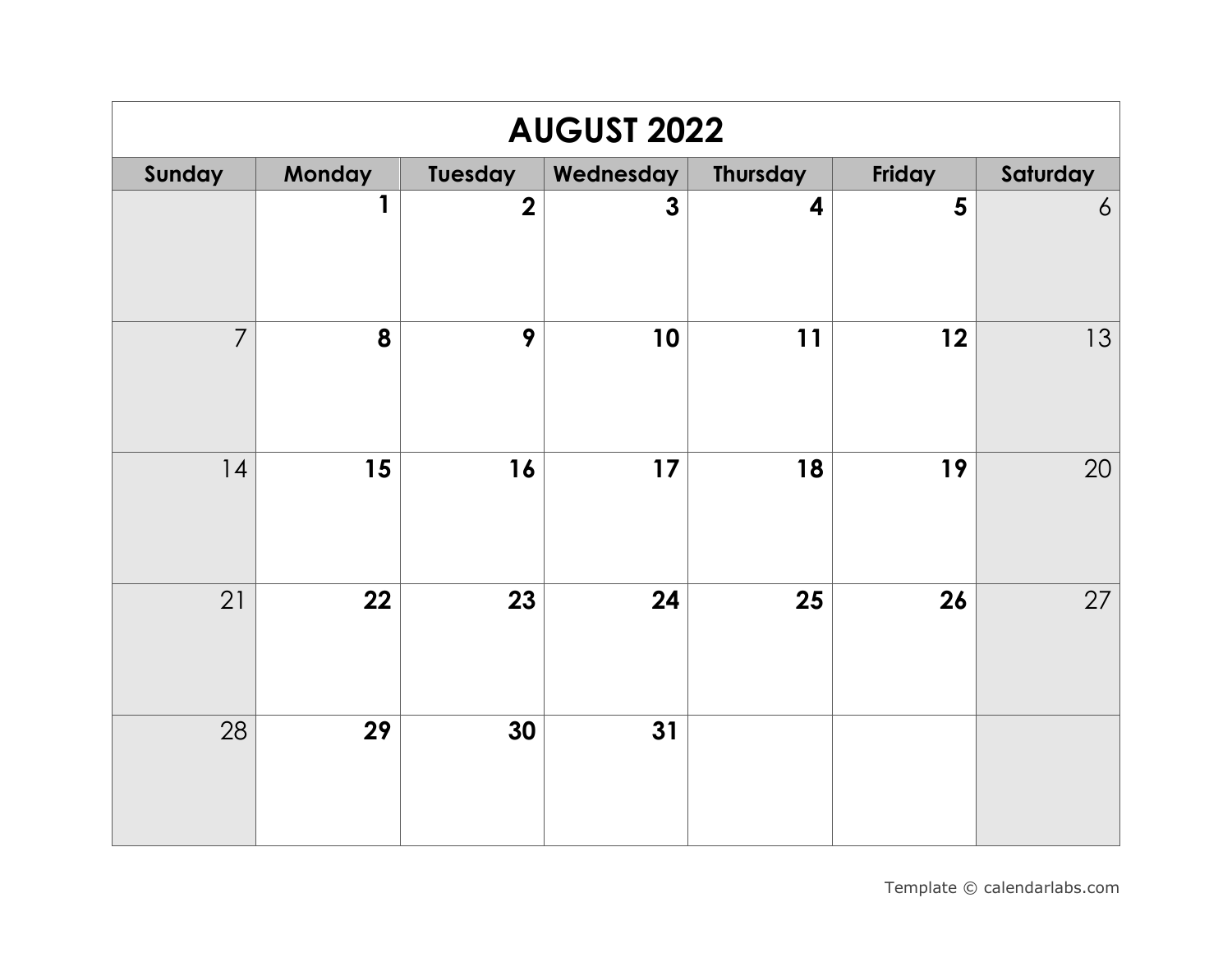| <b>SEPTEMBER 2022</b> |                |                  |                |                 |                         |          |  |  |
|-----------------------|----------------|------------------|----------------|-----------------|-------------------------|----------|--|--|
| Sunday                | Monday         | <b>Tuesday</b>   | Wednesday      | <b>Thursday</b> | Friday                  | Saturday |  |  |
|                       |                |                  |                | 1               | $\overline{\mathbf{2}}$ | 3        |  |  |
| $\overline{4}$        | $5\phantom{1}$ | $\boldsymbol{6}$ | $\overline{7}$ | 8               | 9                       | 10       |  |  |
| 11                    | 12             | 13               | 14             | 15              | 16                      | 17       |  |  |
| 18                    | 19             | 20               | 21             | 22              | 23                      | 24       |  |  |
| 25                    | 26             | 27               | 28             | 29              | 30                      |          |  |  |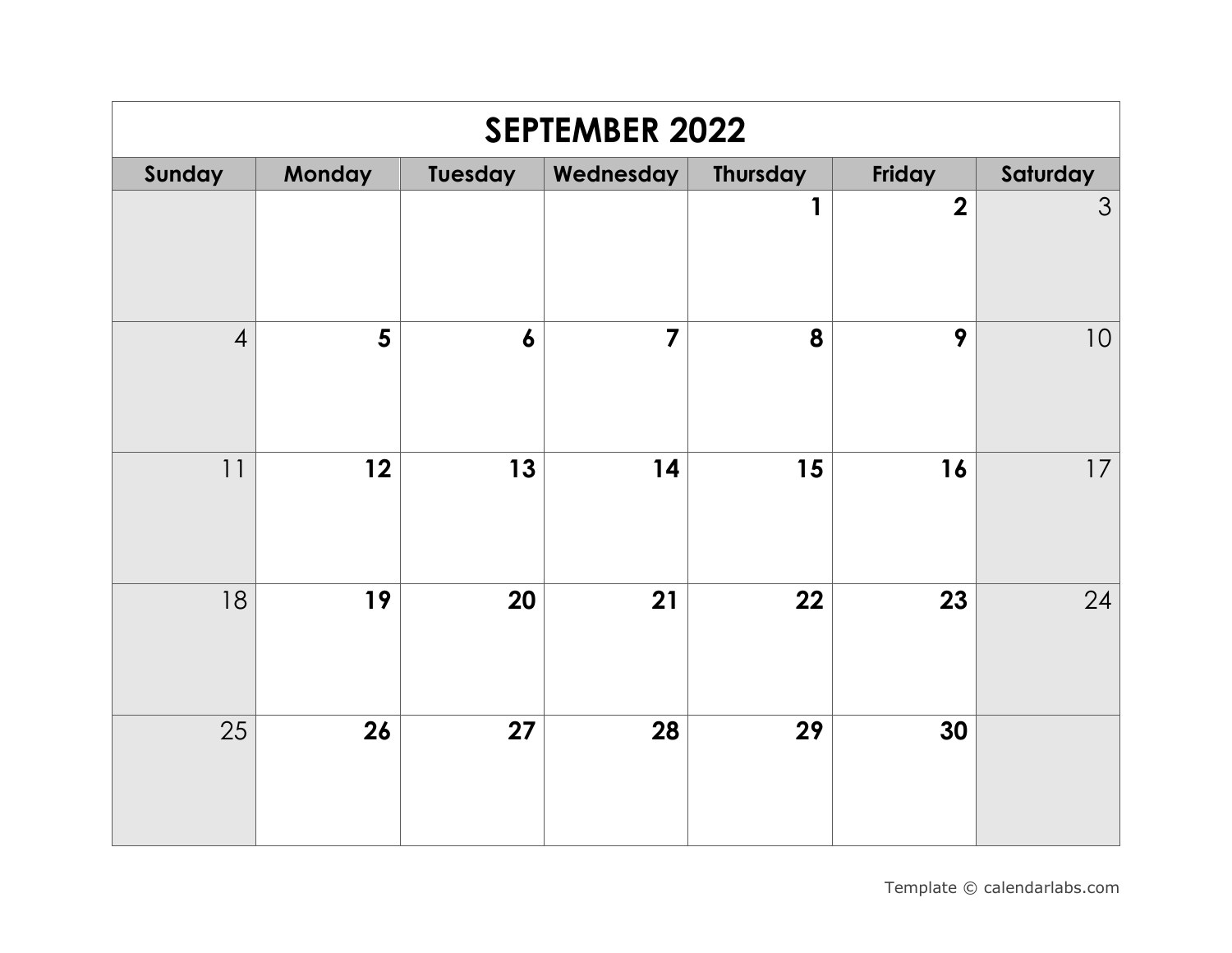| <b>OCTOBER 2022</b> |              |                         |           |                  |                         |                                |  |  |
|---------------------|--------------|-------------------------|-----------|------------------|-------------------------|--------------------------------|--|--|
| Sunday              | Monday       | Tuesday                 | Wednesday | Thursday         | Friday                  | Saturday                       |  |  |
|                     |              |                         |           |                  |                         | $\overline{\phantom{a}}$       |  |  |
| $\overline{2}$      | $\mathbf{3}$ | $\overline{\mathbf{4}}$ | 5         | $\boldsymbol{6}$ | $\overline{\mathbf{z}}$ | 8                              |  |  |
| 9                   | 10           | 11                      | 12        | 13               | 14                      | 15                             |  |  |
| 16                  | 17           | 18                      | 19        | 20               | 21                      | 22                             |  |  |
| 23                  | 24           | 25                      | 26        | 27               | 28                      | 29<br><b>North Side</b><br>Gwd |  |  |
| 30                  | 31           |                         |           |                  |                         |                                |  |  |
| South Side          |              |                         |           |                  |                         |                                |  |  |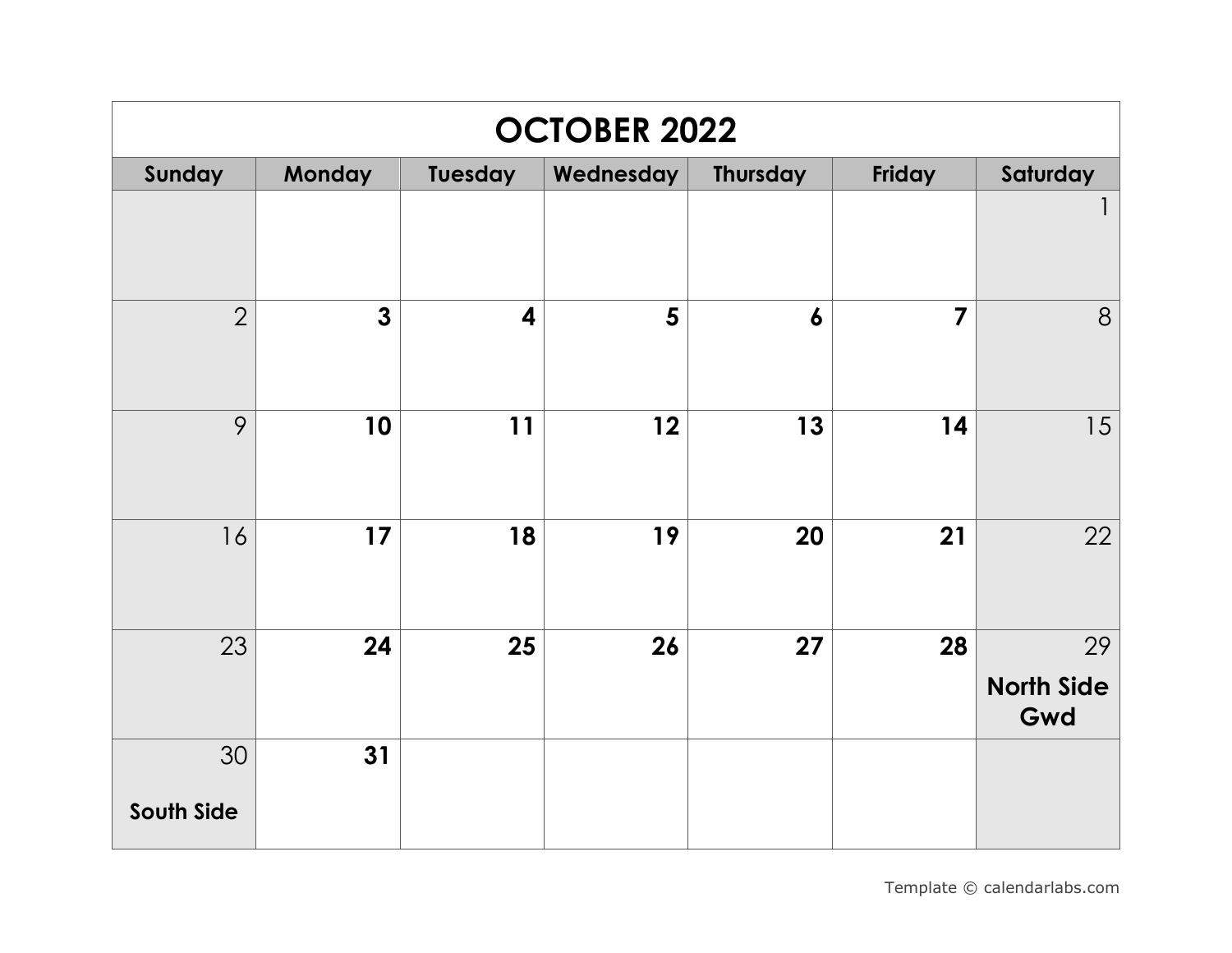| <b>NOVEMBER 2022</b> |                |                |                |                         |                         |          |  |  |
|----------------------|----------------|----------------|----------------|-------------------------|-------------------------|----------|--|--|
| Sunday               | Monday         | <b>Tuesday</b> | Wednesday      | <b>Thursday</b>         | Friday                  | Saturday |  |  |
|                      |                | 1              | $\overline{2}$ | $\overline{\mathbf{3}}$ | $\overline{\mathbf{4}}$ | 5        |  |  |
| $\overline{6}$       | $\overline{7}$ | 8              | 9              | 10                      | 11                      | 12       |  |  |
| 13                   | 14             | 15             | 16             | 17                      | 18                      | 19       |  |  |
| 20                   | 21             | 22             | 23             | 24                      | 25                      | 26       |  |  |
| 27                   | 28             | 29             | 30             |                         |                         |          |  |  |